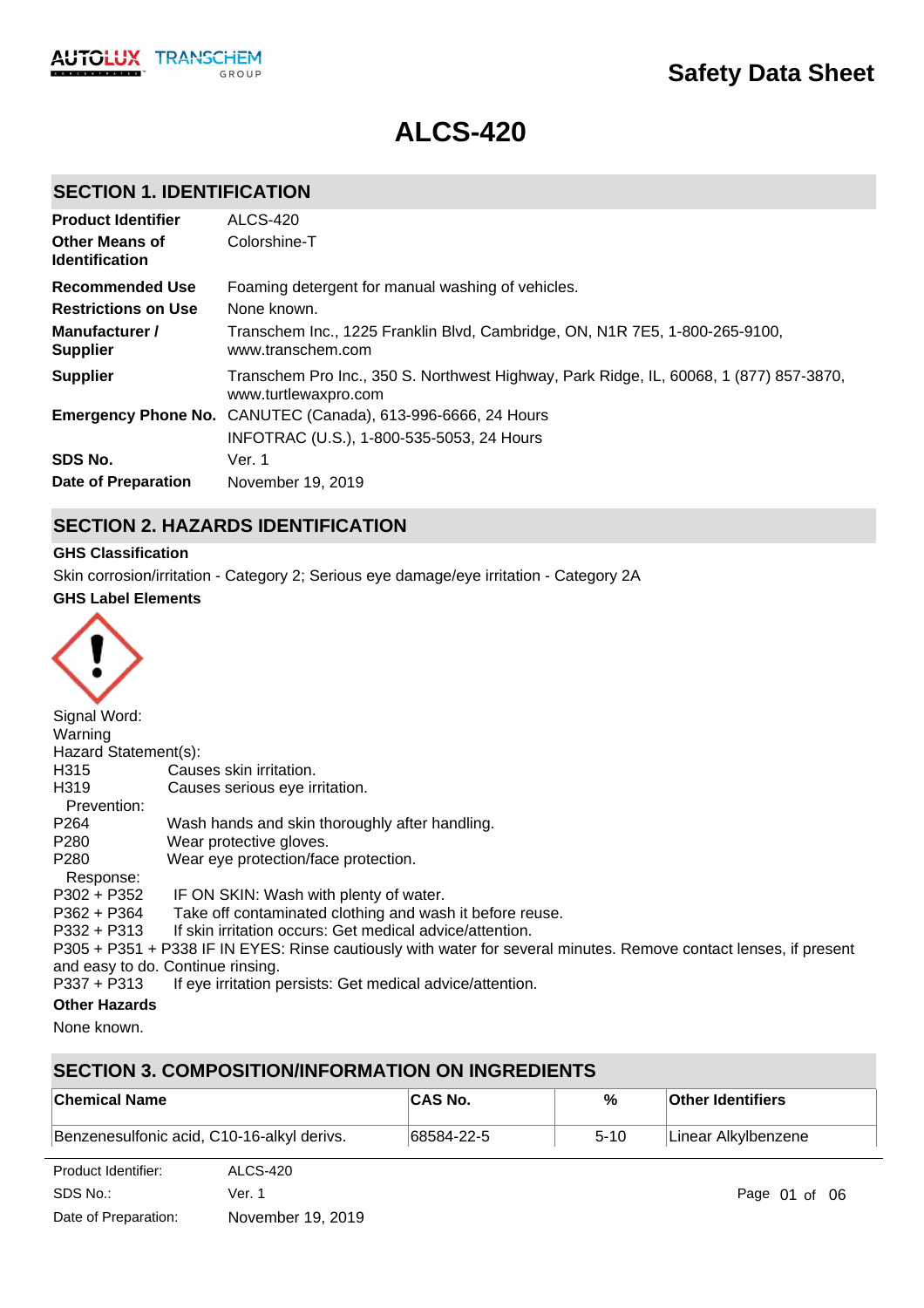|                                                                                              |            |           | Sulfonate                                            |
|----------------------------------------------------------------------------------------------|------------|-----------|------------------------------------------------------|
| Trisodium NTA                                                                                | 139-13-9   | $1 - 5$   | N/A                                                  |
| Poly(oxy-1,2-ethanediyl), alpha-sulfo- omega<br>-hydroxy-, C10-16-alkyl ethers, sodium salts | 68585-34-2 | $1 - 5$   | Sodium lauryl ether sulfate                          |
| Sodium hydroxide                                                                             | 1310-73-2  | $1-5$     | Caustic soda                                         |
| 2-Butoxyethanol                                                                              | 111-76-2   | $0.1 - 1$ | Ethylene glycol monobutyl<br>ether, Butyl Cellosolve |

#### **Notes**

The specific chemical identity and/or exact percentage of composition (concentration) has been withheld as a trade secret.

## **SECTION 4. FIRST-AID MEASURES**

## **First-aid Measures**

## **Inhalation**

Move to fresh air. Get medical advice/attention if you feel unwell or are concerned.

#### **Skin Contact**

Take off contaminated clothing, shoes and leather goods (e.g. watchbands, belts). Immediately rinse with lukewarm, gently flowing water for 15-20 minutes. If skin irritation occurs get medical advice/attention. Clean clothing, shoes and leather goods.

#### **Eye Contact**

Immediately rinse the contaminated eye(s) with lukewarm, gently flowing water for 15-20 minutes, while holding the eyelid(s) open. Remove contact lenses, if present and easy to do. If eye irritation persists, get medical advice/attention.

#### **Ingestion**

Never give anything by mouth if victim is rapidly losing consciousness, or is unconscious or convulsing. Do not induce vomiting. Rinse mouth with water. Drink large amounts of water. Immediately call a Poison Centre or doctor.

#### **Most Important Symptoms and Effects, Acute and Delayed**

If on skin: may cause moderate to severe irritation. Repeated or prolonged exposure can irritate the skin. Symptoms include pain, redness, and swelling. If in eyes: may cause moderate to severe irritation. Symptoms include sore, red eyes, and tearing.

## **Immediate Medical Attention and Special Treatment**

**Target Organs**

Eyes, skin.

## **Special Instructions**

Rinse affected area (skin, eyes) thoroughly with water.

## **Medical Conditions Aggravated by Exposure**

None known.

## **SECTION 5. FIRE-FIGHTING MEASURES**

## **Extinguishing Media**

## **Suitable Extinguishing Media**

Not combustible. Use extinguishing agent suitable for surrounding fire.

#### **Unsuitable Extinguishing Media**

None known.

## **Specific Hazards Arising from the Chemical**

Review Section 10 (Stability and Reactivity) for additional information.

## **Special Protective Equipment and Precautions for Fire-fighters**

Review Section 6 (Accidental Release Measures) for important information on responding to leaks/spills. See Skin Protection in Section 8 (Exposure Controls/Personal Protection) for advice on suitable chemical protective materials.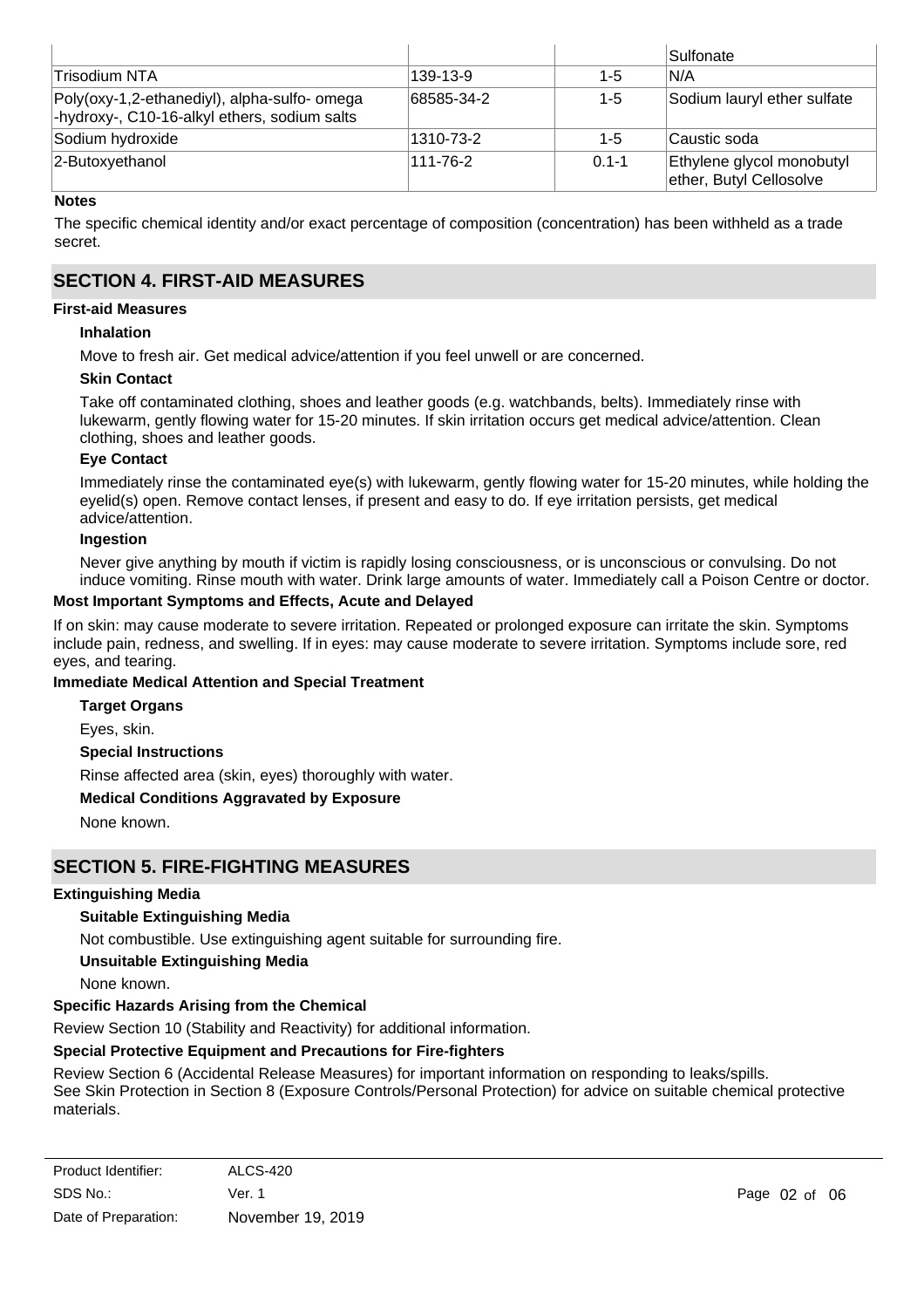## **SECTION 6. ACCIDENTAL RELEASE MEASURES**

## **Personal Precautions, Protective Equipment, and Emergency Procedures**

Use the personal protective equipment recommended in Section 8 of this safety data sheet.

## **Environmental Precautions**

It is good practice to prevent releases into the environment. Do not allow into any sewer, on the ground or into any waterway.

## **Methods and Materials for Containment and Cleaning Up**

Review Section 7 (Handling) of this safety data sheet before proceeding with clean-up.

Small spills or leaks: contain and soak up spill with absorbent that does not react with spilled product. Place used absorbent into suitable, covered, labelled containers for disposal.

Large spills or leaks: dike spilled product to prevent runoff. Remove or recover liquid using pumps or vacuum equipment.

Review Section 13 (Disposal Considerations) of this safety data sheet. Contact emergency services and manufacturer/supplier for advice.

#### **Other Information**

Report spills to local health, safety and environmental authorities, as required.

## **SECTION 7. HANDLING AND STORAGE**

## **Precautions for Safe Handling**

Do not get in eyes, on skin or on clothing. Avoid release to the environment. Wear personal protective equipment to avoid direct contact with this chemical. Thoroughly clean clothing, shoes and leather goods before reuse or dispose of safely. See Section 13 (Disposal Considerations) of this safety data sheet.

## **Conditions for Safe Storage**

Store in an area that is: cool, dry, well-ventilated, separate from incompatible materials (see Section 10: Stability and Reactivity). Store in a closed container. Comply with all applicable health and safety regulations, fire and building codes.

## **SECTION 8. EXPOSURE CONTROLS/PERSONAL PROTECTION**

## **Control Parameters**

Not available.

## **Appropriate Engineering Controls**

General ventilation is usually adequate. Use local exhaust ventilation, if general ventilation is not adequate to control amount in the air. Provide eyewash and safety shower if contact or splash hazard exists.

## **Individual Protection Measures**

#### **Eye/Face Protection**

Wear chemical safety goggles.

#### **Skin Protection**

**Respiratory Protection** Wear chemical protective clothing e.g. gloves, aprons, boots. Suitable materials are: polyvinyl chloride, latex rubber, polyethylene.

Not normally required if product is used as directed.

## **SECTION 9. PHYSICAL AND CHEMICAL PROPERTIES**

| <b>Basic Physical and Chemical Properties</b> |                                                   |  |  |
|-----------------------------------------------|---------------------------------------------------|--|--|
| Appearance                                    | Green liquid.                                     |  |  |
| <b>Odour</b>                                  | Mild                                              |  |  |
| <b>Odour Threshold</b>                        | Not available                                     |  |  |
| рH                                            | $12.0 - 13.0$                                     |  |  |
| <b>Melting Point/Freezing Point</b>           | Not available (melting); Not available (freezing) |  |  |
| <b>Initial Boiling Point/Range</b>            | Not available                                     |  |  |
| <b>Flash Point</b>                            | Not applicable                                    |  |  |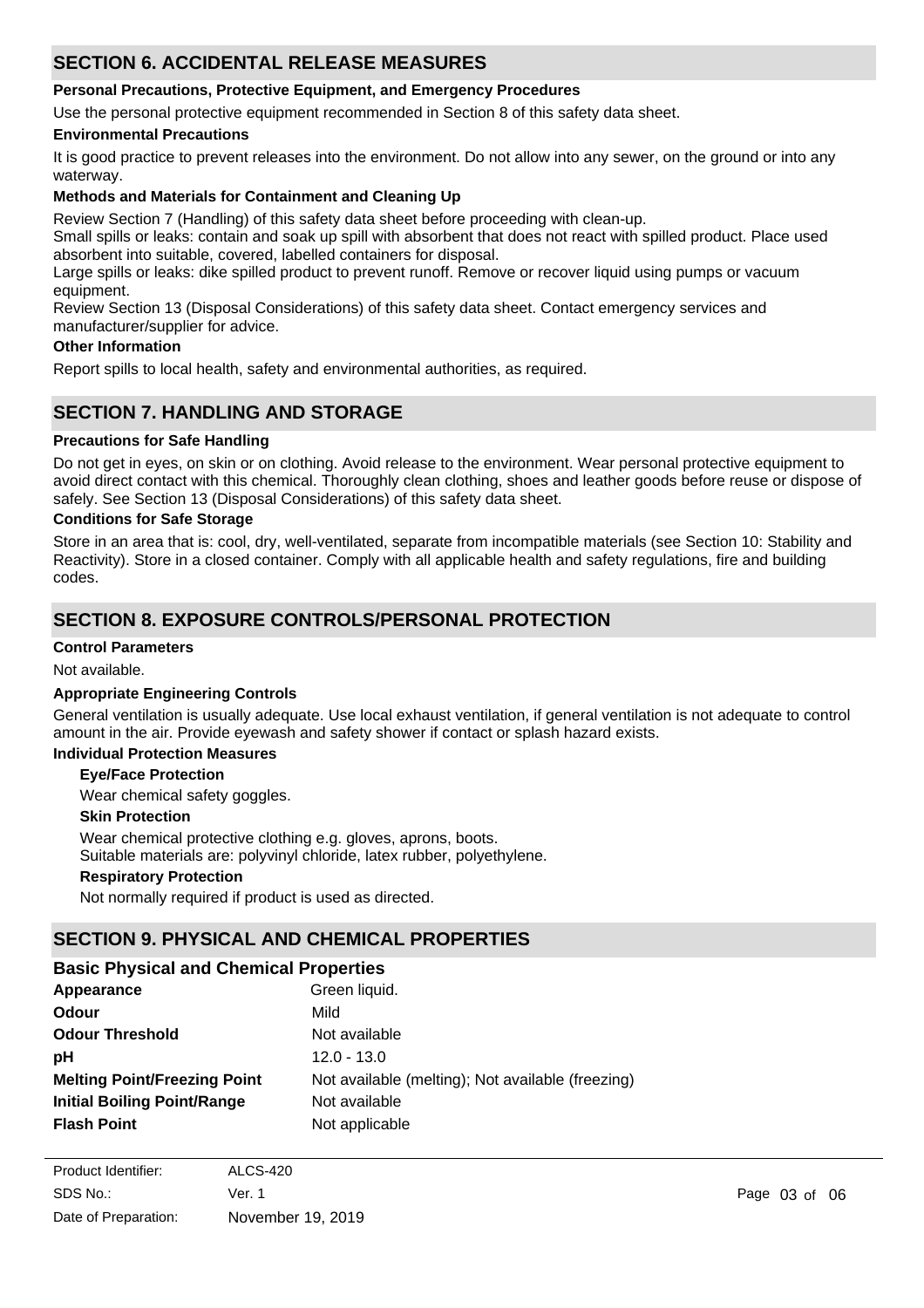| <b>Evaporation Rate</b>                                    | Not available                                  |
|------------------------------------------------------------|------------------------------------------------|
| Flammability (solid, gas)                                  | Not available                                  |
| Upper/Lower Flammability or<br><b>Explosive Limit</b>      | Not applicable (upper); Not applicable (lower) |
| <b>Vapour Pressure</b>                                     | Not applicable                                 |
| Vapour Density (air $= 1$ )                                | ~1~                                            |
| Relative Density (water $= 1$ )                            | 1.03                                           |
| <b>Solubility</b>                                          | Soluble in water                               |
| <b>Partition Coefficient,</b><br>n-Octanol/Water (Log Kow) | Not available                                  |
| <b>Auto-ignition Temperature</b>                           | Not available                                  |
| <b>Decomposition Temperature</b>                           | Not available                                  |
| <b>Viscositv</b>                                           | Not available (kinematic)                      |

## **SECTION 10. STABILITY AND REACTIVITY**

**Chemical Stability** Normally stable. **Conditions to Avoid** Incompatible materials. **Incompatible Materials** Strong oxidizing agents (e.g. perchloric acid). **Hazardous Decomposition Products** None known. **Possibility of Hazardous Reactions** None known. **Reactivity** Not reactive.

## **SECTION 11. TOXICOLOGICAL INFORMATION**

## **Likely Routes of Exposure**

Inhalation; skin contact; eye contact; ingestion.

## **Acute Toxicity**

| ∣Chemical Name                                | <b>LC50</b>                               | LD50 (oral)          | LD50 (dermal)           |
|-----------------------------------------------|-------------------------------------------|----------------------|-------------------------|
| Trisodium NTA                                 | $> 5$ mg/L (rat) (4-hour<br>exposure)     | 920 mg/kg (rat)      | $>$ 5000 mg/kg (rabbit) |
| Benzenesulfonic acid,<br>C10-16-alkyl derivs. |                                           | 500-2000 mg/kg (rat) | $>$ 2000 mg/kg (rabbit) |
| Sodium hydroxide                              |                                           | 500 mg/kg (rabbit)   | 1350 mg/kg (rabbit)     |
| 2-Butoxyethanol                               | 450 ppm (female rat)<br>(4-hour exposure) | 400-917 mg/kg (rat)  | 220 mg/kg (rabbit)      |

#### **Skin Corrosion/Irritation**

Human experience shows moderate or severe irritation.

#### **Serious Eye Damage/Irritation**

Human experience shows serious eye irritation. Symptoms include sore, red eyes, and tearing.

## **STOT (Specific Target Organ Toxicity) - Single Exposure**

## **Inhalation**

No information was located.

#### **Ingestion**

May cause irritation of the mouth, throat and stomach. Symptoms may include nausea, vomiting, stomach cramps

| ALCS-420          |
|-------------------|
| Ver. 1            |
| November 19, 2019 |
|                   |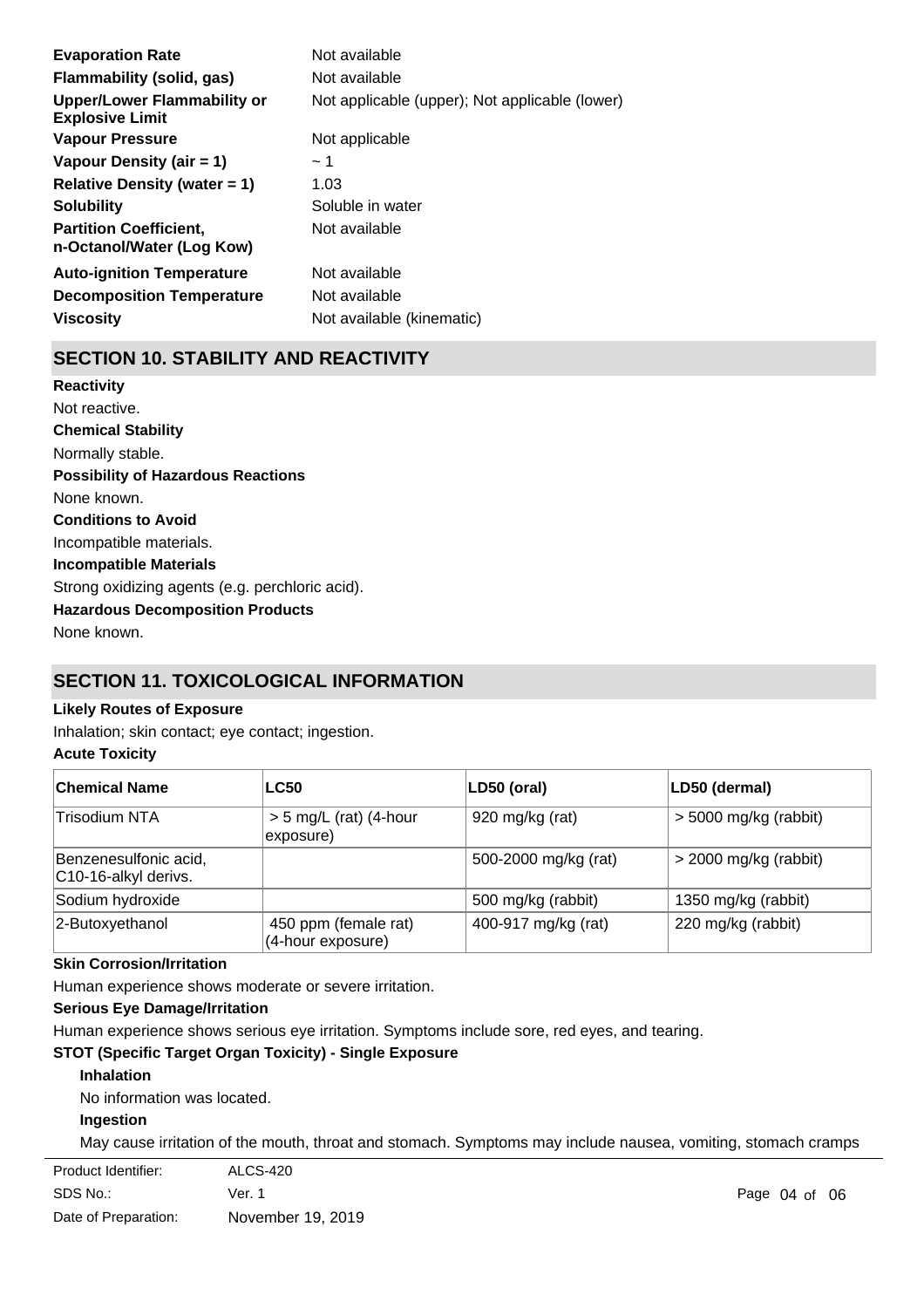## and diarrhea.

**Aspiration Hazard**

No information was located.

**STOT (Specific Target Organ Toxicity) - Repeated Exposure**

Symptoms may include dry, red, cracked skin (dermatitis).

**Respiratory and/or Skin Sensitization**

## No information was located.

## **Carcinogenicity**

| ∣Chemical Name  | <b>IARC</b> | ∣ACGIH®           | <b>NTP</b>                | <b>OSHA</b> |
|-----------------|-------------|-------------------|---------------------------|-------------|
| ∣Trisodium NTA  | Group 2B    | <b>Not Listed</b> | Reasonably<br>anticipated |             |
| 2-Butoxyethanol | Group 3     | A3                |                           |             |

#### **Reproductive Toxicity**

## **Development of Offspring**

Not known to harm the unborn child.

## **Sexual Function and Fertility**

Not known to cause effects on sexual function or fertility.

#### **Effects on or via Lactation**

Not known to cause effects on or via lactation.

#### **Germ Cell Mutagenicity**

No information was located.

## **Interactive Effects**

No information was located.

## **SECTION 12. ECOLOGICAL INFORMATION**

All components of this product are biodegradable by Regulation (EC) No 648/2004.

#### **Toxicity**

## **Acute Aquatic Toxicity**

| <b>Chemical Name</b>                          | <b>LC50 Fish</b>                                                             | <b>EC50 Crustacea</b>                                  | <b>ErC50 Aquatic</b><br><b>Plants</b> | ErC50 Algae |
|-----------------------------------------------|------------------------------------------------------------------------------|--------------------------------------------------------|---------------------------------------|-------------|
| Trisodium NTA                                 | 175-225 mg/L<br>(Lepomis<br>macrochirus<br>(bluegill); 96-hour;<br>static)   | > 100 mg/L (Daphnia<br>magna (water flea);<br>48-hour) |                                       |             |
| Benzenesulfonic acid,<br>C10-16-alkyl derivs. | 1.67 mg/L (96-hour)                                                          | 2.4 mg/L (48-hour)                                     |                                       |             |
| Sodium hydroxide                              | 45.4 mg/L<br>(Oncorhynchus<br>mykiss (rainbow<br>trout); 96-hour;<br>static) | 100 mg/L (Daphnia<br>magna (water flea);<br>48-hour)   |                                       |             |
| 2-Butoxyethanol                               | 1490-2950 mg/L<br>(Lepomis<br>macrochirus<br>(bluegill); 96-hour)            | 1550 mg/L (Daphnia<br>magna (water flea);<br>48-hour)  |                                       |             |

## **Chronic Aquatic Toxicity**

| <b>Chemical Name</b> | <b>NOEC Fish</b>                    | EC50 Fish | <b>INOEC Crustacea</b>                                                      | <b>EC50 Crustacea</b> |
|----------------------|-------------------------------------|-----------|-----------------------------------------------------------------------------|-----------------------|
| 2-Butoxyethanol      | > 100 mg/L (21-day;<br>semi-static) |           | $ $ > 100 mg/L (Daphnia)<br>magna (water flea);<br>$ 21$ -day; semi-static) |                       |